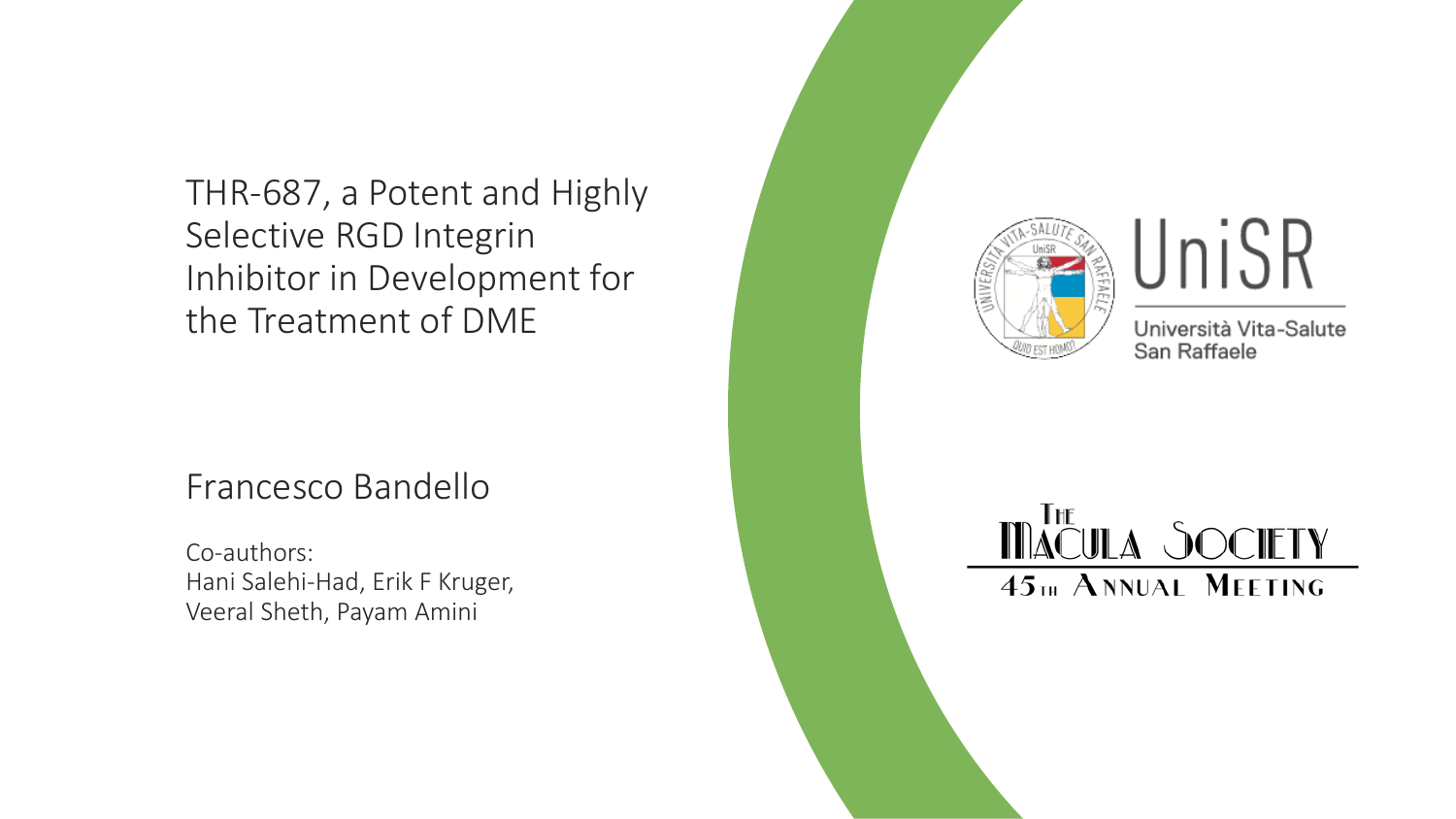### **Disclosure**

- ALLERGAN
- BAYER
- BOEHRINGER-INGELHEIM
- FIDIA SOOFT
- HOFMANN LA ROCHE
- NOVARTIS
- NTC PHARMA
- SIFI
- OXURION
- ZEISS

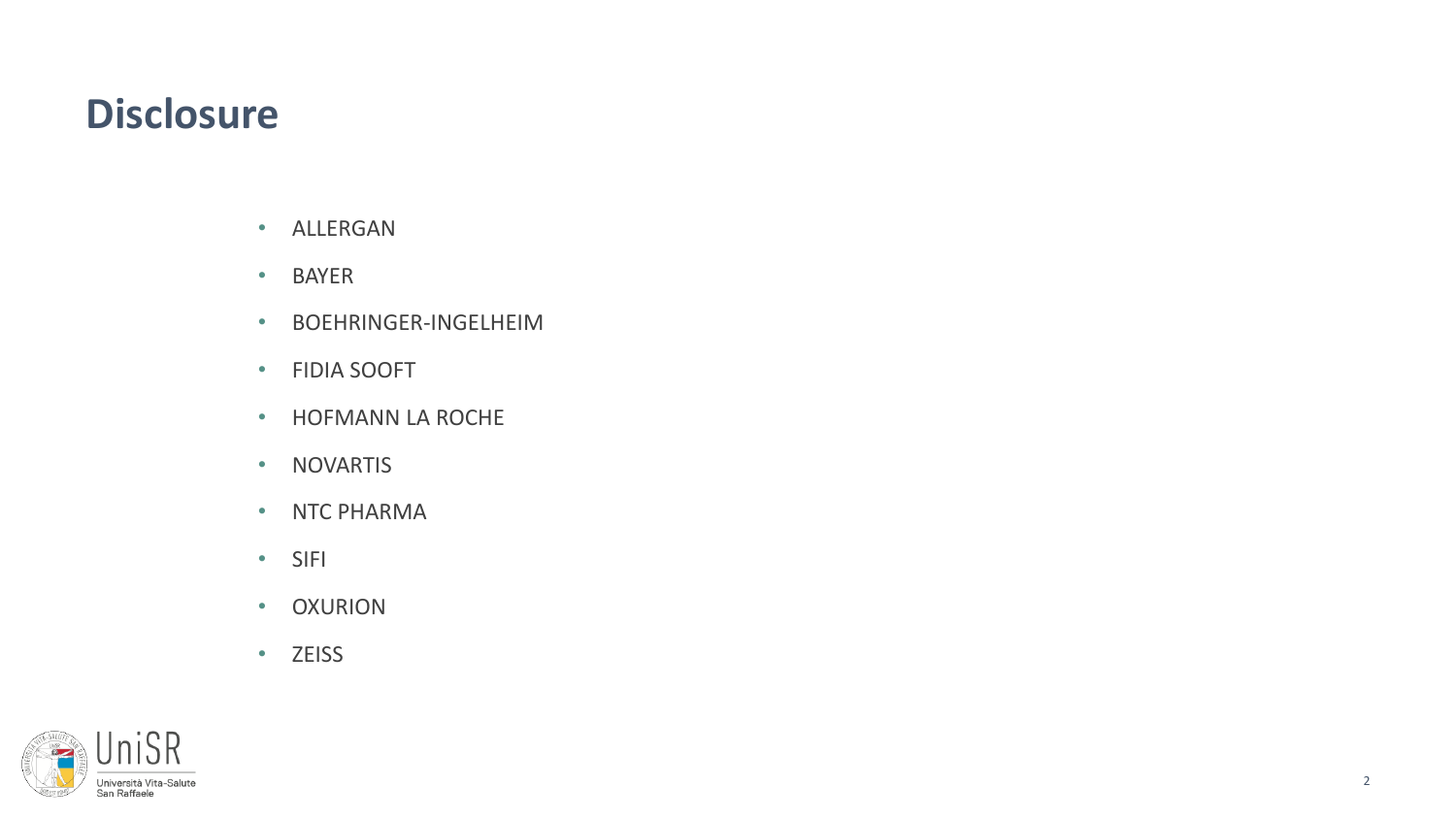# **Selective RGD Integrin Antagonist | THR-687**

Small molecule targeting a broad spectrum of disease hallmarks of DR/DME, nAMD and ME-RVO

vein occlusion; RGD, arginine-glycine-aspartate; VEGF, vascular endothelial growth factor; nAMD, neovascular age-related macular degeneration



- In the eye, integrins have been shown to play an important role in neovascularization, vascular permeability, inflammation, fibrosis, and gliosis
- By selectively antagonizing disease-related integrin receptors, THR-687 is expected to inhibit pathological processes at multiple points<sup>1</sup>



<sup>1</sup>Van Hove I et al. Targeting RGD-binding integrins as an integrative therapy for diabetic retinopathy and neovascular age-related macular degeneration. Prog Retin Eye Res 2021, 85: 100966. Abbreviations: BCVA, best-corrected visual acuity; DME, diabetic macular edema; DR, diabetic retinopathy; ETDRS, Early Treatment of Diabetic Retinopathy Study; ME-RVO, macular edema following retinal

The figure was created with BioRender.com 3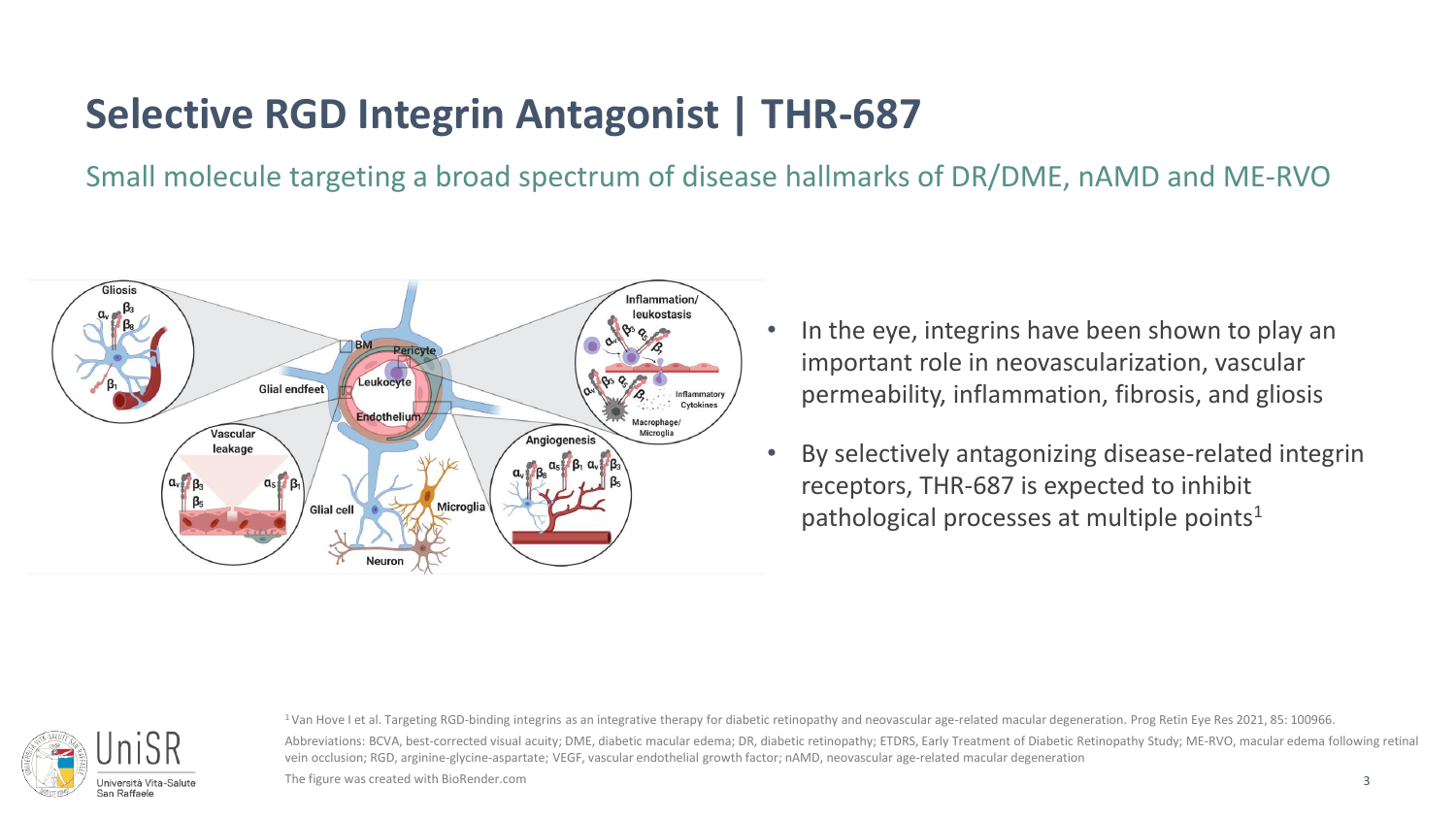## **THR-687 Phase 1 Clinical evidence**

#### Safety and efficacy after one single injection of THR-687

- THR-687 was safe and well-tolerated | No dose limiting toxicities, no serious adverse events occurred in the study
- All treatment-related adverse events were unrelated to THR-687
- Three subjects received rescue medication; 1 in the middle dose group at M2 and 2 in the high dose group (one at M1 and one at M2)





\*Accounted for rescue: value before rescue carried forward. Baseline defined as the day of the injection. SE is only presented for overall data (across dose levels)

Khanani AM et al. Phase 1 study of THR-687, a novel, highly potent integrin antagonist for the treatment of diabetic macular edema. Ophthalmol Sci 2021; 1(3), 100040. Abbreviation(s): BCVA, best-corrected visual acuity; D, day; ETDRS, early treatment diabetic retinopathy study; M, month; SE, standard error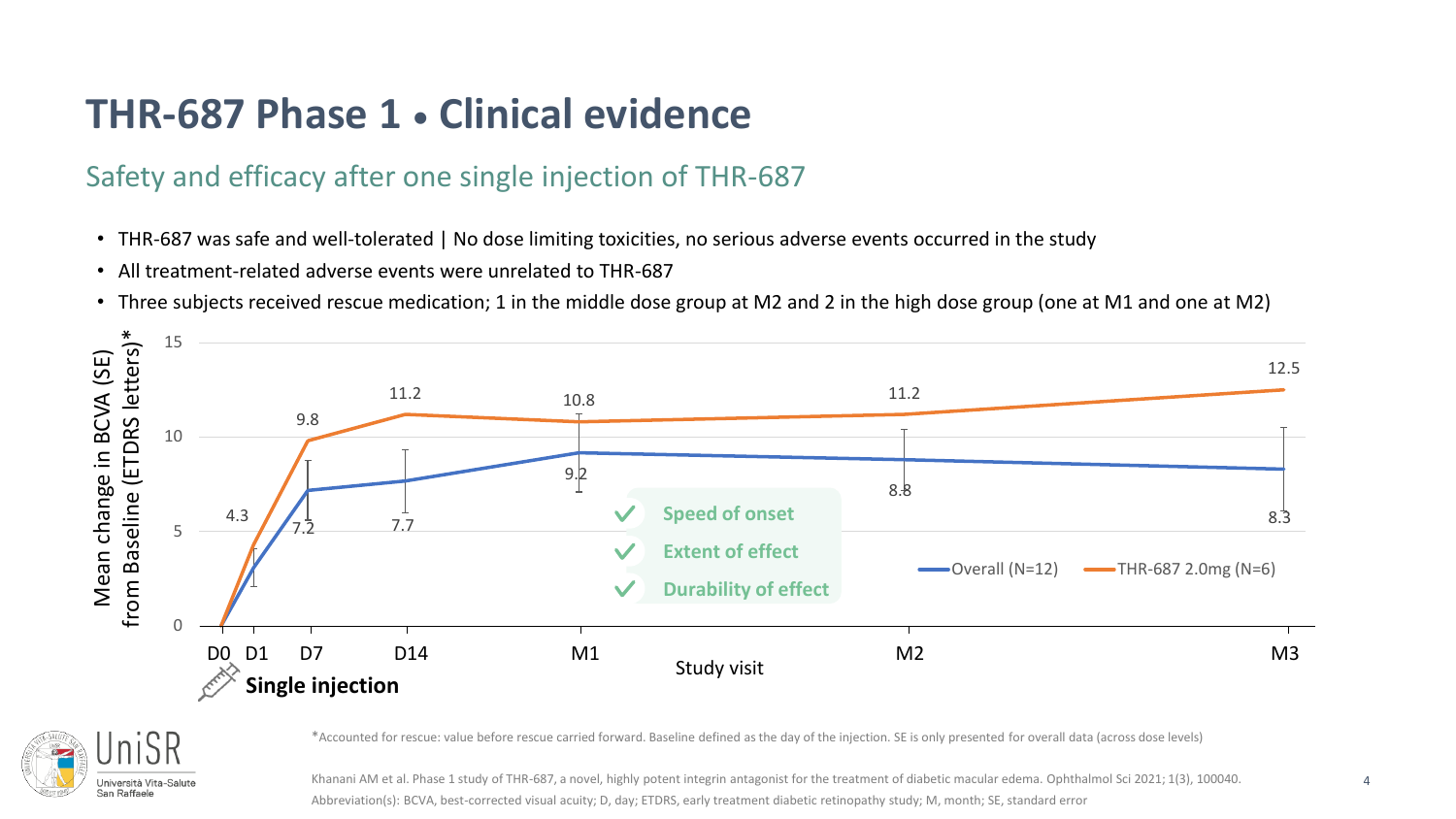#### D1 M1 M2 M3 M4 M5 M6 Screening **Dose-level selection for Part B** 1.2mg 2.0mg **Treatment-naïve DME patients:** Center-involved DME;  $CST \geq 320 \mu m (OCT)$ BCVA ≤ 78 and ≥ 39 letters **Part A** • Dose level selection THR-687 N≈12, rando 1:1



#### **THR-687 Phase 2 Part A Clinical Trial in DME**

Primary Endpoint was BCVA . Secondary Endpoints include CST, AEs

**Phase 2 Part A**

- Dose selection for Part B
- First time multiple IVT of THR-687 in treatment naïve DME patients
- Confirmation of safety multiple IVT THR-687: safe & well-tolerated
- Stacking of efficacy signal (early onset, high effect, durability of effect)
- Confirming proof of concept



Dose levels expressed as THR-687 free base, corresponding to 1.4 mg and 2.5 mg in the Phase 1 study, where dose levels were expressed as THR-687 salt

Abbreviations: BCVA, best-corrected visual acuity; CST, central subfield thickness; D, day; DME, diabetic macular edema; IVT, intravitreal; M, month; N, number; OCT, optical coherence tomography; rando, randomization 5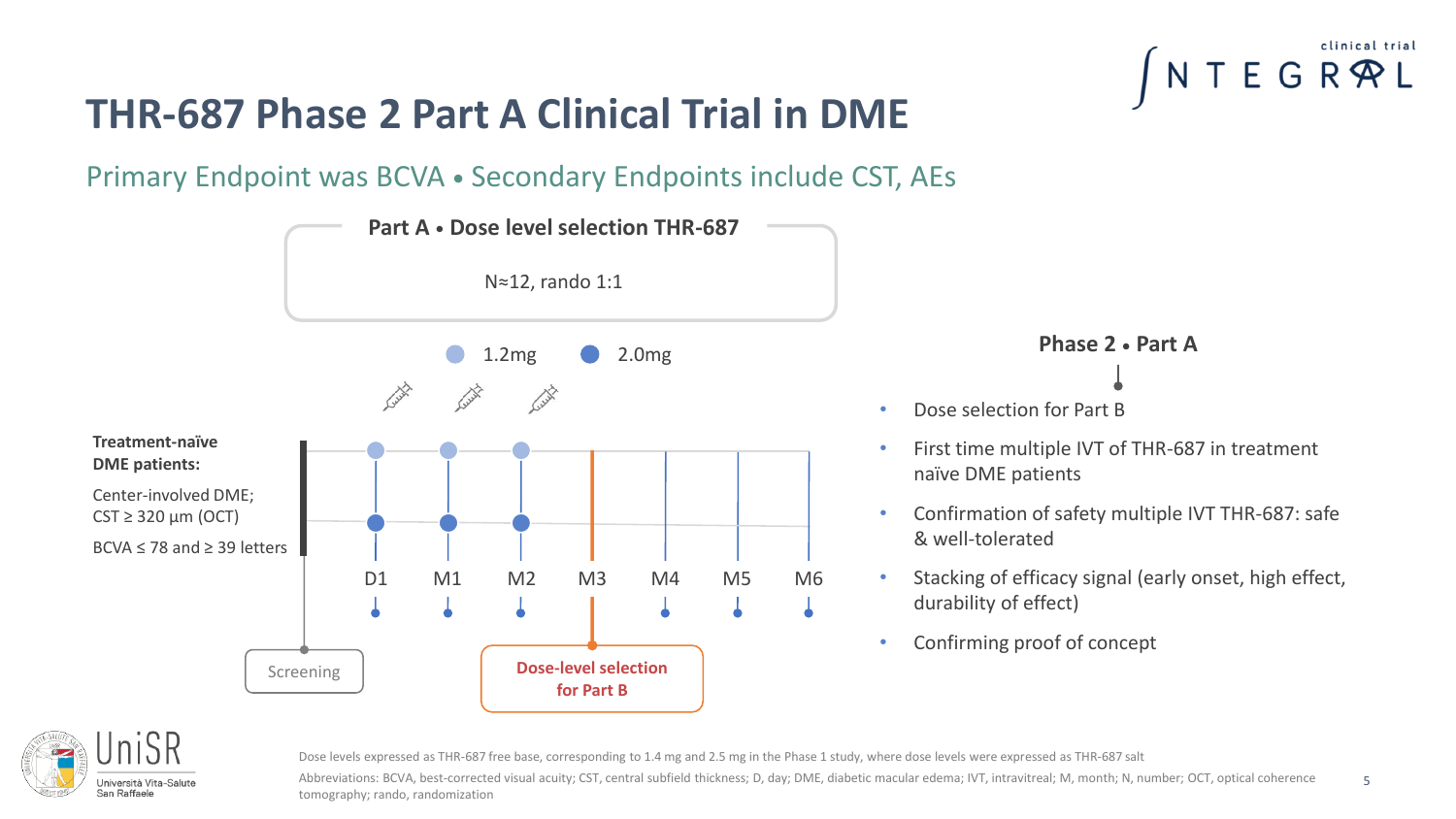

| Abbreviations: Max, Maximum; Min, Minimum; n, Number of Subjects in Category; N, Number of Subjects in the Analysis Set; SD, Standard Deviation |  |  |  |  |
|-------------------------------------------------------------------------------------------------------------------------------------------------|--|--|--|--|
|-------------------------------------------------------------------------------------------------------------------------------------------------|--|--|--|--|

|                                              | <b>Overall</b><br><b>All Treated Set</b> | <b>Overall</b><br>Per Protocol set |
|----------------------------------------------|------------------------------------------|------------------------------------|
| <b>Characteristic</b>                        | $N=16$                                   | $N = 14$                           |
| Gender, n (%)                                |                                          |                                    |
| Male                                         | 9(56)                                    | 9(64)                              |
| Female                                       | 7(44)                                    | 5(36)                              |
| Race, n (%)                                  |                                          |                                    |
| Asian                                        | 2(13)                                    | 2(14)                              |
| Native Hawaiian or Other<br>Pacific Islander | 1(6)                                     | 1(7)                               |
| White                                        | 13 (81)                                  | 11 (79)                            |
| Age (years)                                  |                                          |                                    |
| Mean (SD)                                    | 62.6 (11.87)                             | 63.2 (11.94)                       |

# **Demographics**

• Follow-up of patients to Month 6 is still ongoing

 $N T E G R \mathcal{R} L$ 

• Only summary data are presented to protect the credibility of further data collection

6

clinical trial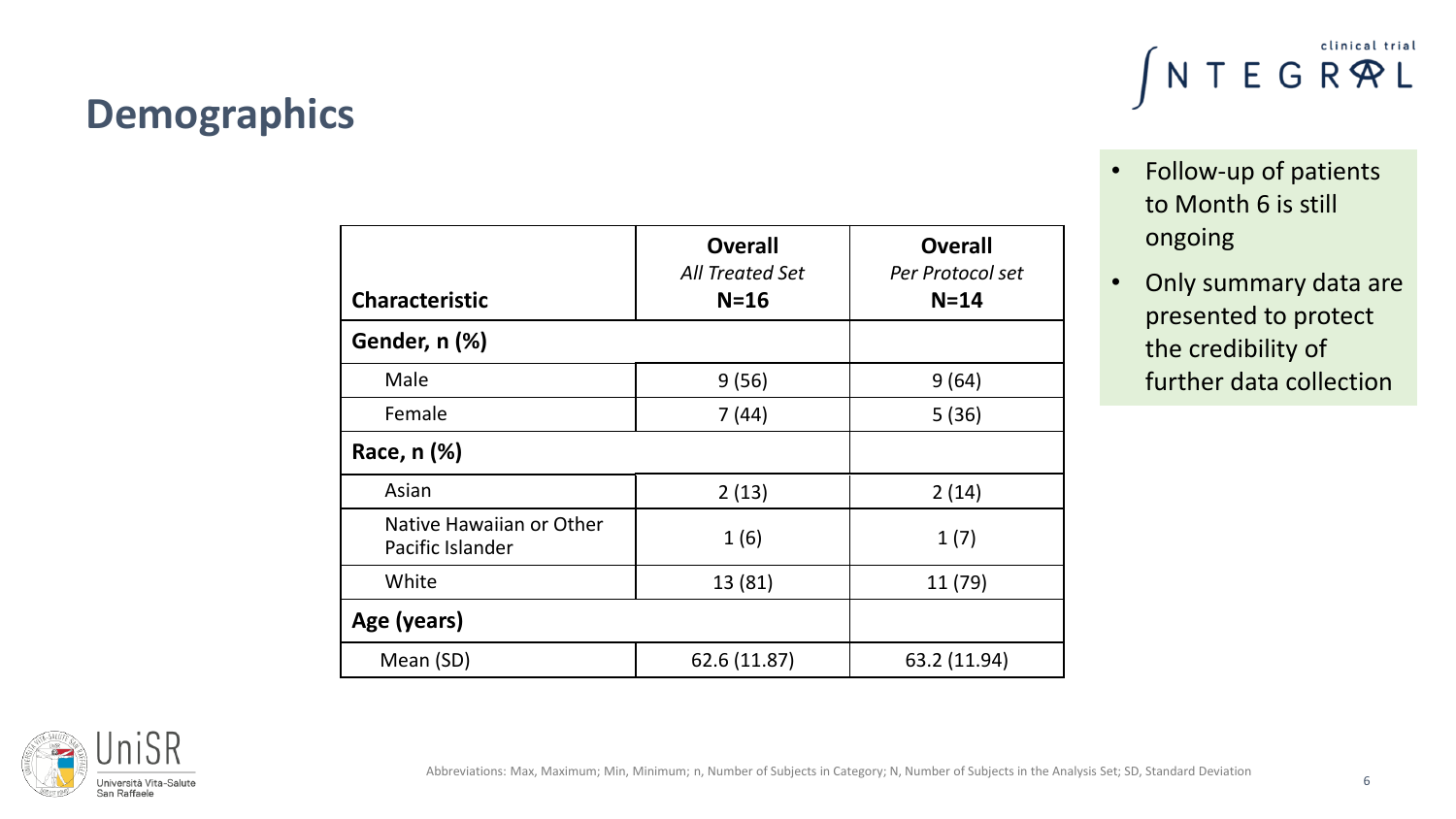

#### **Baseline Ocular Characteristics in the Study Eye**

| <b>Characteristic</b>                                            | <b>Overall</b><br>All Treated Set<br>$N = 16$ | <b>Overall</b><br>Per Protocol Set<br>$N = 14$ |  |  |
|------------------------------------------------------------------|-----------------------------------------------|------------------------------------------------|--|--|
| DR Severity $*$ , n $(\%)$                                       |                                               |                                                |  |  |
| DR questionable,<br>microaneurysms only                          | 1(6)                                          | 1(7)                                           |  |  |
| Mild NPDR                                                        | 5(31)                                         | 3(21)                                          |  |  |
| Moderate NPDR                                                    | 4 (25)                                        | 4 (29)                                         |  |  |
| Moderately severe NPDR                                           | 4(25)                                         | 4 (29)                                         |  |  |
| Severe NPDR                                                      | 2(13)                                         | 2(14)                                          |  |  |
| Time since First Known Diagnosis of DR (Months)                  |                                               |                                                |  |  |
| Median                                                           | 2.86                                          | 2.86                                           |  |  |
| $***$<br><b>Time since First Known Diagnosis of DME (Months)</b> |                                               |                                                |  |  |
| Median                                                           | 1.55                                          | 1.79                                           |  |  |
| $HbA1c$ $(\%)$                                                   |                                               |                                                |  |  |
| Mean (SD)                                                        | 8.34 (1.92)                                   | 8.29 (1.79)                                    |  |  |
| Type of Diabetes, n (%)                                          |                                               |                                                |  |  |
| Type 2                                                           | 16 (100)                                      | 14 (100)                                       |  |  |

| <b>Characteristic</b>              | <b>Overall</b><br>All Treated Set<br>$N=16$ | <b>Overall</b><br>Per Protocol Set<br>$N = 14$ |  |
|------------------------------------|---------------------------------------------|------------------------------------------------|--|
| <b>BCVA (ETDRS letters)</b>        |                                             |                                                |  |
| Mean (SD)                          | 65.2(7.13)                                  | 63.9 (6.59)                                    |  |
| CST ( $\mu$ m), as assessed by CRC |                                             |                                                |  |
| Mean (SD)                          | 441.9 (105.01)                              | 446.4 (111.38)                                 |  |



\*DR severity level had to be severe NPDR or lower (ETDRS level <61) per the protocol eligibility criteria, \*\* Time since diagnosis of DME had to be less than 1 year prior to screening as per the protocol inclusion criteria.

Abbreviations: DME, Diabetic Macular Oedema; DR, Diabetic Retinopathy; n, Number of Subjects in Category; N, Number of Subjects in the Analysis Set; NDPR, Nonproliferative Diabetic Retinopathy; BCVA, Best-corrected Visual Acuity; CST, Central Subfield Thickness; Max, CRC, central reading center 7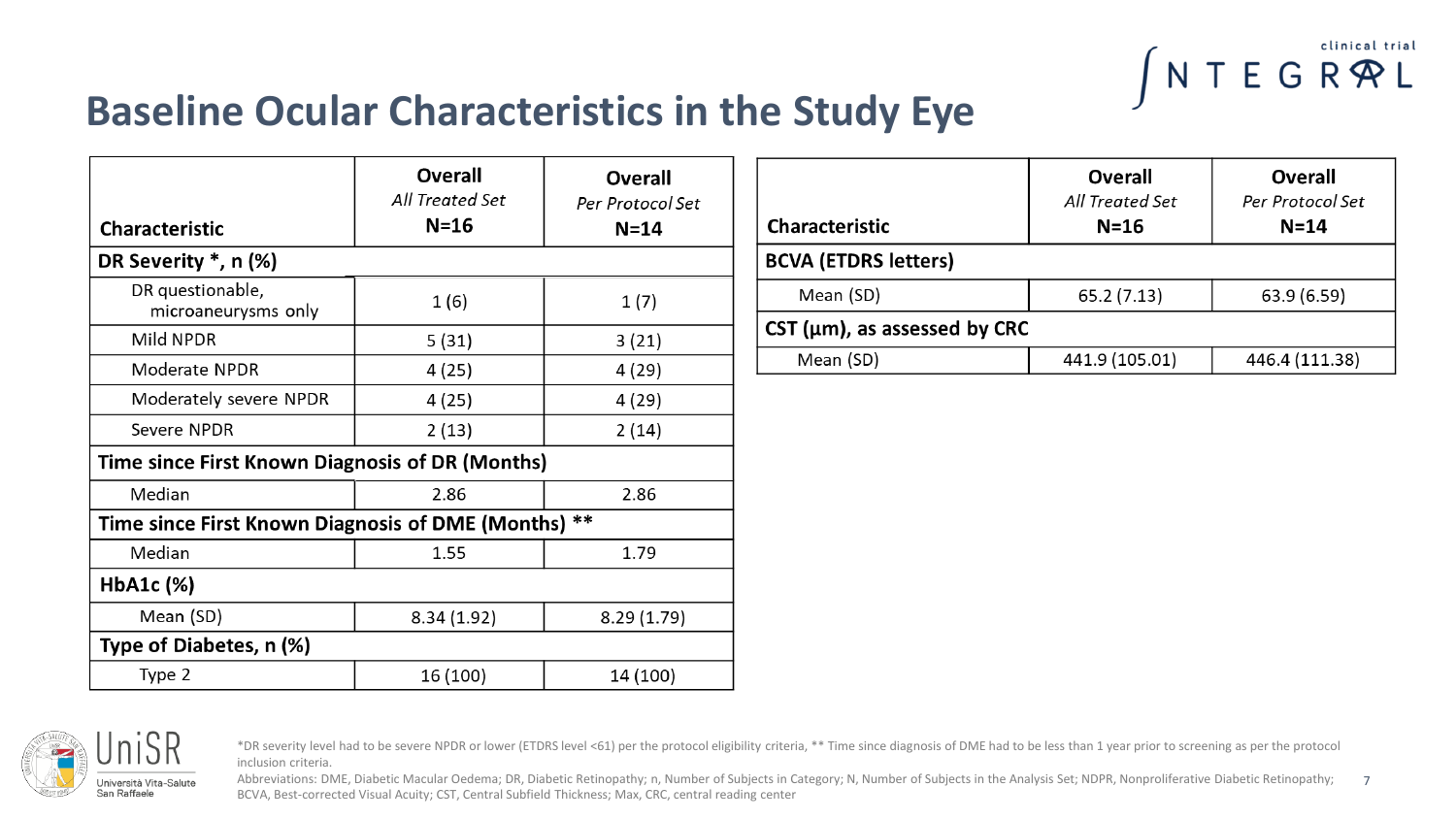

## **Mean Change in BCVA and CST from Baseline <sup>a</sup>**

#### Per Protocol Set and All Treated Set





a Missing values replaced by LOCF approach; no rescue treatment was administered.

BCVA, Best-corrected Visual Acuity; BL, Baseline; ETDRS, Early Treatment Diabetic Retinopathy Study; LOCF, Last Observation Carried Forward; N, Number of Subjects in the Analysis Set; SE, Standard Error; CST, Central Subfield Thickness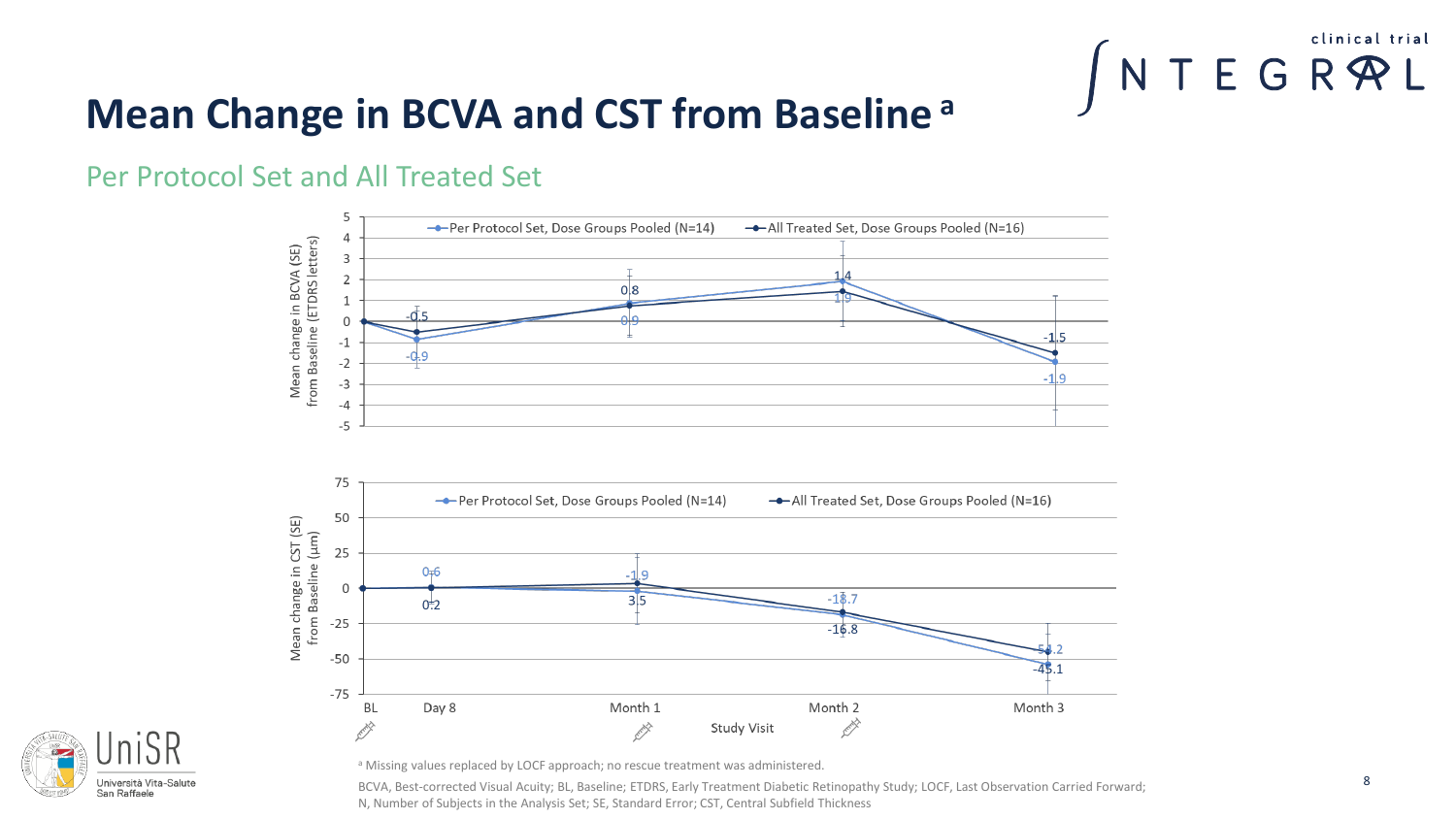

# **Summary of Adverse Events: up to Month 3 (1/2)**

All Treated Set

|                                           | <b>Overall</b><br>$N=16$ |
|-------------------------------------------|--------------------------|
| Category                                  | n[E]                     |
| <b>Overall</b>                            |                          |
| Any AE                                    | 8[12]                    |
| Any AE in Study eye                       | 5[6]                     |
| Any AE in Non-Study eye                   | 0                        |
| Any Non-Ocular AE                         | 5[6]                     |
| <b>AEs Related to IMP</b>                 |                          |
| Any AE                                    | 1[1]                     |
| Any AE in Study eye                       | 1[1]                     |
| <b>AEs Related to Injection Procedure</b> |                          |
| Any AE                                    | $\Omega$                 |
| <b>SAEs</b>                               |                          |
| Any SAE                                   | $\overline{0}$           |



Abbreviations: AE, Adverse Event; E, Number of Events; n, Number of Subjects in Category; N, Number of Subjects in the Analysis Set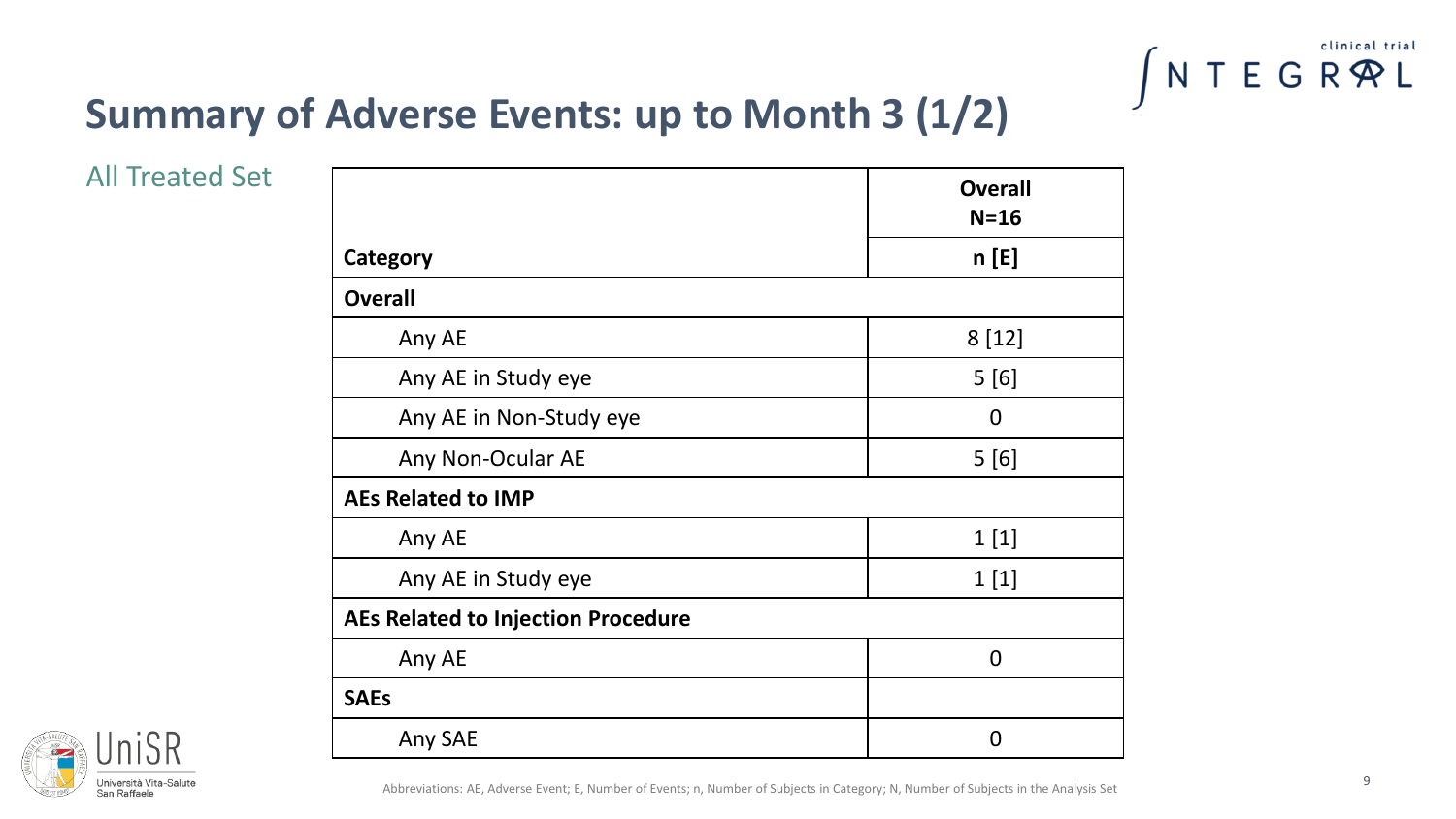

# **Adverse Events in the Study Eye: up to Month 3**

All Treated Set

|                              | <b>Overall</b><br>$N=16$ |
|------------------------------|--------------------------|
| <b>Adverse event</b>         | n[E]                     |
| <b>Optic Disc Hemorrhage</b> | 1[1]                     |
| <b>Retinal Thickening</b>    | $2 [2]$ <sup>*</sup>     |
| <b>Visual Acuity Reduced</b> | 3[3]                     |

No IOI, endophthalmitis, vasculitis or vascular occlusion occurred.



\* One of them related to IMP (no AEs were considered Related to the injection procedure) Abbreviations: E, Number of Events; n, Number of Subjects in Category; N, Number of Subjects in the Analysis Set; IOI: intraocular inflammation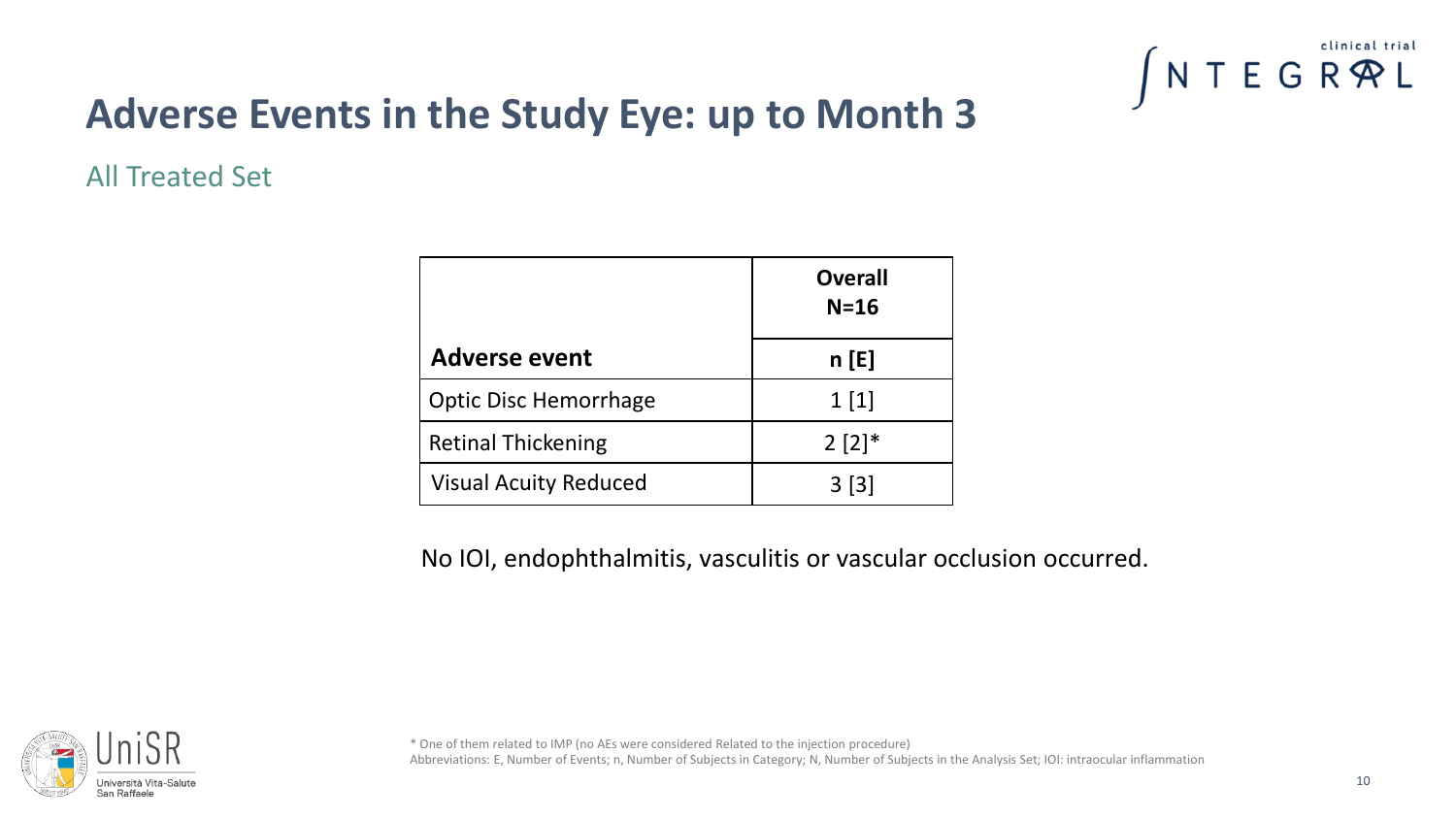

### **Overall Conclusions**

#### Study population



- **Study population was representative of treatment naïve DME patients based on the CRC feedback on OCT at BL**
- **Mean BL BCVA and CST values were aligned with naïve DME studies for other compounds**

#### **Efficacy**



• **There was insufficient evidence of efficacy on the key endpoints (BCVA and CST)**

#### Safety and tolerability



- **THR-687 is safe and well tolerated**
- **No rescue medication was administered to any of the subjects**
- **The ocular AEs are consistent with the progressive nature of DME, no toxic drug effects occurred**
	- **Oxurion has decided not to advance THR-687 to Part B of the INTEGRAL study**
	- **Follow-up in Part A is still ongoing**